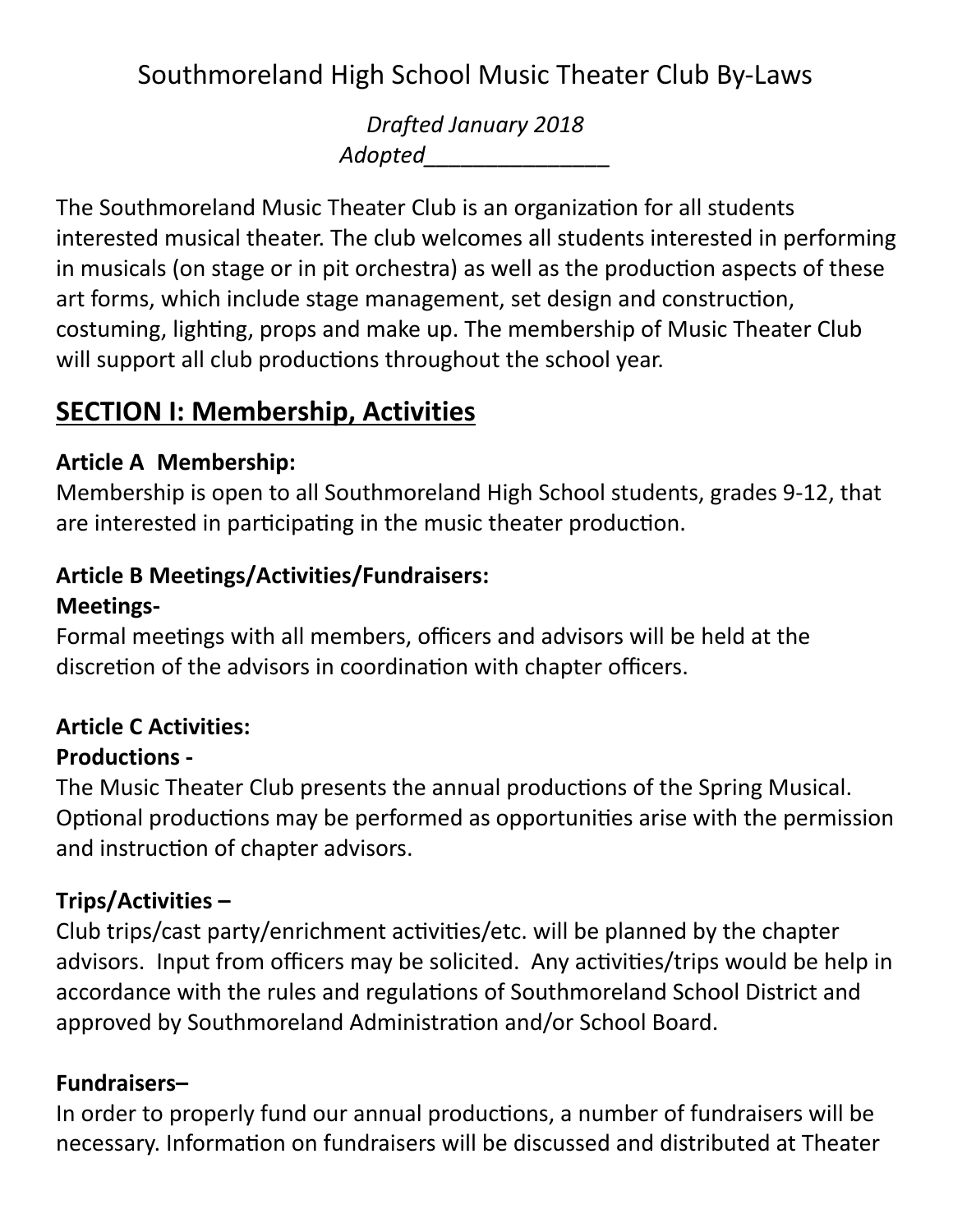Club meetings and/or rehearsals. All members wishing to participate in club activities will be requested to participate in fundraisers. Officers and club members can propose fundraisers at meetings. The advisor(s) will approve the fundraising activity based on feasibility and practicality.

# SECTION II: Officers

### Article A Officers/Duties/Expectations:

A president, vice president, secretary and treasurer will be elected by secret ballot each year. Officers must be members of the junior or senior class and a member of Musical Arts, Choir or Band. All members will be eligible to vote on the officer candidates. The ballots will be completed at the time of this meeting, unless authorized by the advisor(s). The advisors will count the votes and announce officers.

### Officer Qualifications:

With the common understanding that an officer is a leadership position, all candidates must have at least one year of previous club membership for all positions. All theater club officers must be present for all meetings and be actively involved in the current musical production and act accordingly in leadership positions in rehearsal and at crew.

### Officer Duties:

**President-** The president will provide primary leadership, facilitate communication of meetings via email and social media, coordinate the responsibilities of all other officers throughout the year and communicate membership interests and concerns to the advisors. The president will also work closely with the theater Club advisors to assist in all club productions and activities.

Vice President- The vice president will assume the responsibilities of the president if that student should not be able to perform those duties. This officer will communicate and coordinate all necessary correspondence (distributing, collecting and organizing all informational forms, working closely with advisors to ensure smooth and efficient communication), will post all pertinent theater information to the callboard and to social media.

**Secretary-** The secretary will be responsible for all correspondence involving theater Club related activities including thank-you notes, letters to local community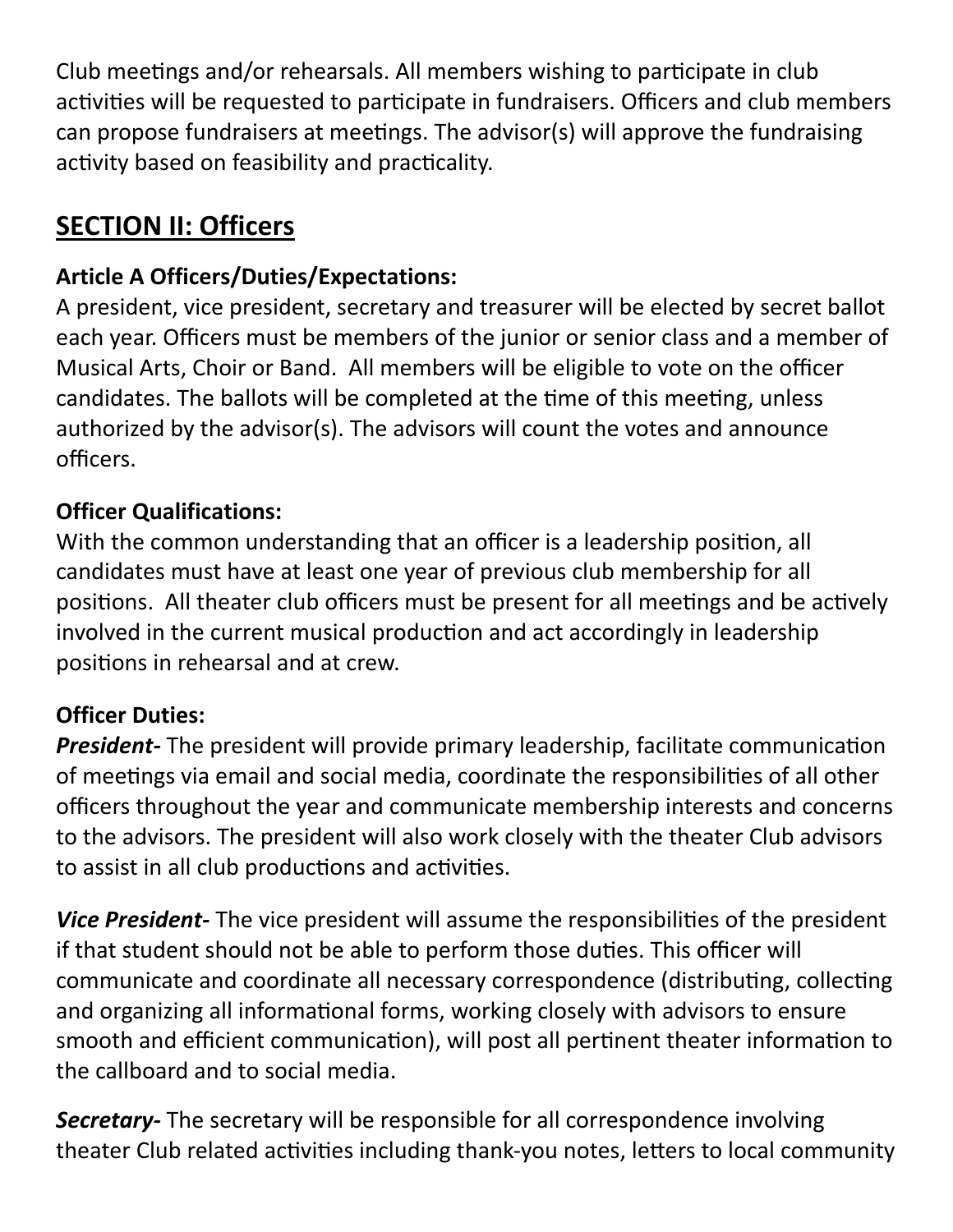organizations regarding fundraising or production announcements. The secretary will also maintain a database of club members as well as recording meeting minutes electronically and emailing them to chapter advisors and officers.

**Treasurer-** The treasurer will assist the advisors with the maintenance of the theater Club account. This officer will assist advisors in all fundraising activities. The treasurer will keep track of any incoming monetary funds for the club (fundraisers, apparel orders, trip fees, etc), ensure club members are aware of and meet deadlines for funds due and keep a current ledger of deposits made by members. Only the Treasurer and advisors may accept money or payments. In the event that dues monies are collected by a student manager or technical director, those funds shall be surrendered immediately to the Treasurer or advisor(s) at the end of the rehearsal or crew call.

### Removal from Office:

The membership may petition the advisors to consider removal of an officer with just cause. The advisors will then work with school administration to determine future actions which could include, but are not limited to, probation, removal of officer or removal of club. If an officer is removed, the advisors will work with the executive board to realign officers and/or hold an election to fill any vacancies.

# **SECTION III: Record Keeping**

### Article A: Membership Database:

It will be the joint responsibility of the secretary, treasurer and advisors to maintain a database of members. This database shall include the following information: Student name, Grade level, Gender designation, Mailing Address, Names of Parents/Guardians, Student and Parents' Email addresses and Phone Numbers

A membership roster shall be generated from this database and provided to advisors and officers only as needed. This information is to facilitate communication within the membership, and shall not be exploited by the executive committee in any way.

#### Article B: Financial Reports: Deposits-

All monetary deposits resulting from fund raising activities will be deposited to the Southmoreland Activity Fund on a timely basis. A record will be kept of all finances